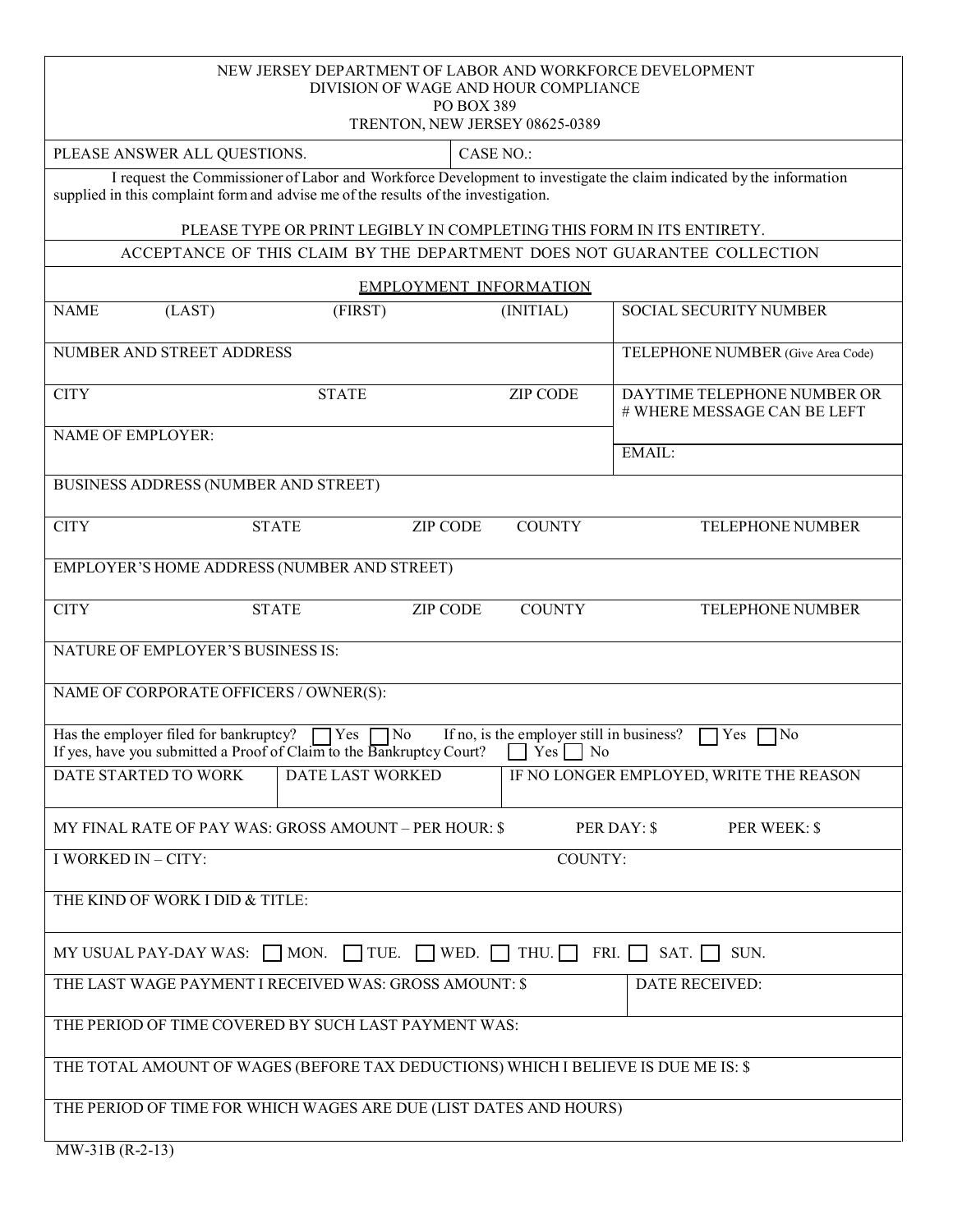| WERE YOU A MEMBER OF ANY UNION WHEN EMPLOYED IN THIS FIRM?<br>Yes<br>N <sub>o</sub> | IF "YES", GIVE NAME, LOCAL NO., ADDRESS, ZIP CODE AND TELEPHONE NO. OF UNION                                     |
|-------------------------------------------------------------------------------------|------------------------------------------------------------------------------------------------------------------|
|                                                                                     | IF "YES", WHAT ACTION HAS THE UNION TAKEN?                                                                       |
| HAVE YOU ASKED YOUR UNION FOR                                                       |                                                                                                                  |
| <b>ASSISTANCE?</b><br>Yes<br>N <sub>0</sub>                                         |                                                                                                                  |
|                                                                                     |                                                                                                                  |
|                                                                                     | IF "YES", HAVE YOU FILED A COURT ACTION?                                                                         |
| WERE YOU CLASSIFIED AS AN<br>INDEPENDENT CONTRACTOR BY YOUR                         |                                                                                                                  |
| <b>EMPLOYER?</b>                                                                    |                                                                                                                  |
| N <sub>0</sub><br>Yes                                                               |                                                                                                                  |
|                                                                                     |                                                                                                                  |
|                                                                                     | DO YOU CONSIDER YOURSELF TO HAVE BEEN AN EMPLOYEE AND NOT AN INDEPENDENT CONTRACTOR?<br>$\sqrt{N_0}$<br>Yes      |
|                                                                                     | IN ORDER FOR US TO PROPERLY PROCESS YOUR CLAIM ALL OF THE QUESTIONS LISTED BELOW MUST BE ANSWERED. IF ADDITIONAL |
|                                                                                     | SPACE IS REQUIRED ANSWER THE NUMBERED QUESTIONS ON A SEPARATE PIECE OF PAPER AND ATTACH IT TO THIS FORM.         |
| 1.                                                                                  | WHAT PUBLIC WORKS PROJECT(S) HAVE YOU WORKED ON WHICH YOU ARE CLAIMING WAGES DUE?                                |
|                                                                                     |                                                                                                                  |
|                                                                                     |                                                                                                                  |
|                                                                                     |                                                                                                                  |
|                                                                                     |                                                                                                                  |
|                                                                                     |                                                                                                                  |
|                                                                                     |                                                                                                                  |
|                                                                                     |                                                                                                                  |
|                                                                                     |                                                                                                                  |
|                                                                                     |                                                                                                                  |
|                                                                                     |                                                                                                                  |
| 2.                                                                                  | DID YOU KEEP A RECORD OF THE DATES AND TIMES YOU WORKED ON THE ABOVE LISTED PUBLIC WORKS PROJECT(S)? IF SO,      |
|                                                                                     | PLEASE LIST THOSE SPECIFIC DATES, HOURS AND JOB DUTIES ON EACH PROJECT.                                          |
|                                                                                     |                                                                                                                  |
|                                                                                     |                                                                                                                  |
|                                                                                     |                                                                                                                  |
|                                                                                     |                                                                                                                  |
|                                                                                     |                                                                                                                  |
|                                                                                     |                                                                                                                  |
|                                                                                     |                                                                                                                  |
|                                                                                     |                                                                                                                  |
|                                                                                     |                                                                                                                  |
| 3.                                                                                  | WHAT TIME WERE YOU REQUIRED TO START AND STOP WORK ON THE WORKSITE? WHAT TIME WERE YOU REQUIRED TO REPORT        |
| TO WORK?                                                                            |                                                                                                                  |
|                                                                                     |                                                                                                                  |
|                                                                                     |                                                                                                                  |
|                                                                                     |                                                                                                                  |
|                                                                                     |                                                                                                                  |
|                                                                                     |                                                                                                                  |
|                                                                                     |                                                                                                                  |
|                                                                                     |                                                                                                                  |
|                                                                                     |                                                                                                                  |
|                                                                                     |                                                                                                                  |
|                                                                                     |                                                                                                                  |
| DESCRIBE YOUR JOB DUTIES.<br>4.                                                     |                                                                                                                  |
|                                                                                     |                                                                                                                  |
|                                                                                     |                                                                                                                  |
|                                                                                     |                                                                                                                  |
|                                                                                     |                                                                                                                  |
|                                                                                     |                                                                                                                  |
|                                                                                     |                                                                                                                  |
|                                                                                     |                                                                                                                  |
|                                                                                     |                                                                                                                  |